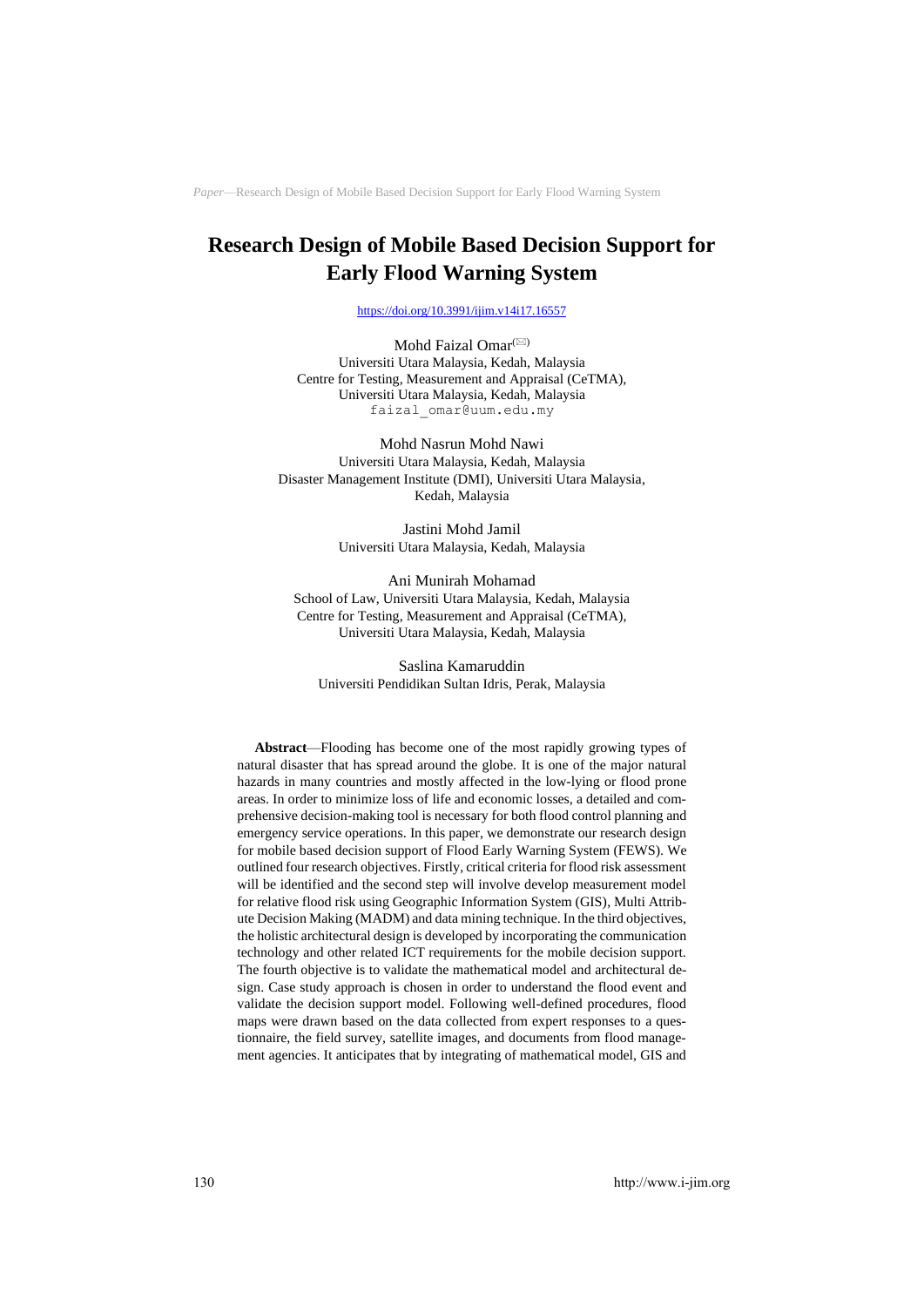mobile application in flood risk assessment could provide useful detailed information for flood risk management, evacuation, communication. The decision support design from this study is perhaps to improve the warning system and contribute to reduction of casualties.

**Keywords**—Flood Management, Flood Early Warning System, Decision Support System, Multi Attribute Decision Making.

## **1 Introduction**

A flood is a natural event that can have far reaching effects on people and the environment. Flood can be defined as relatively high stream flow, which overtops the natural or artificial banks in any part of a stream, river, estuary, lake or dam, and/or overland runoff before entering a watercourse and/or coastal inundation resulting from super elevated sea levels and/or waves overtopping coastline defenses. Given the concepts of flooding that are being addressed, it is essential that the terminology used is consistent and understood. Flood can be defined as a body of water, which rises to overflow land that is not normally submerged [1]. Types of flood in Malaysia are: monsoon flood, urban flash flood, debris flow and mud flow, landslide, tidal flood, dam release, and bund breach [2]. Generally, floods can be classified into two types, which are river floods and coastal floods with different characteristics as follow [3]:

### **1.1 River floods**

Floods in river valleys occur mostly on floodplains or wash lands as a result of flow exceeding the capacity of the stream channels and over spilling the natural banks or artificial embankments. Mainstream Flood, inundation of normally dry land occurring when water overflows the natural or artificial banks of a stream, river, estuary, lake or dam [2]. Sometimes inundation of the floodplain, or of other flat areas, occurs in wet conditions when an already shallow water table rises above the level of the ground surface. This type of water table flooding is often an immediate precursor of overspill flooding from the stream channels [3].

In very dry conditions, when the ground surface is baked hard or becomes crusted, extensive flat areas may be flooded by heavy rainfall ponding on the surface. This rainwater flooding is typical of arid and semi-arid environments but is also experienced much more widely [3]. Also typical of arid and semi-arid areas is the situation where there are no clearly defined channels and where sheet wash flooding occurs by the unimpeded lateral spread of water moving down a previously dry or near-dry valley bottom or alluvial fan.

In urban areas flooding often results from over spilling or surface ponding, as described above, but may also occur when urban storm-water drains become surcharged and overflow. Storm water is resulting from runoff from a storm event. During rainfall event some water remains on the surface or is held in the soil or underground aquifer as ground water, a portion of the water is used directly by plants and the remainder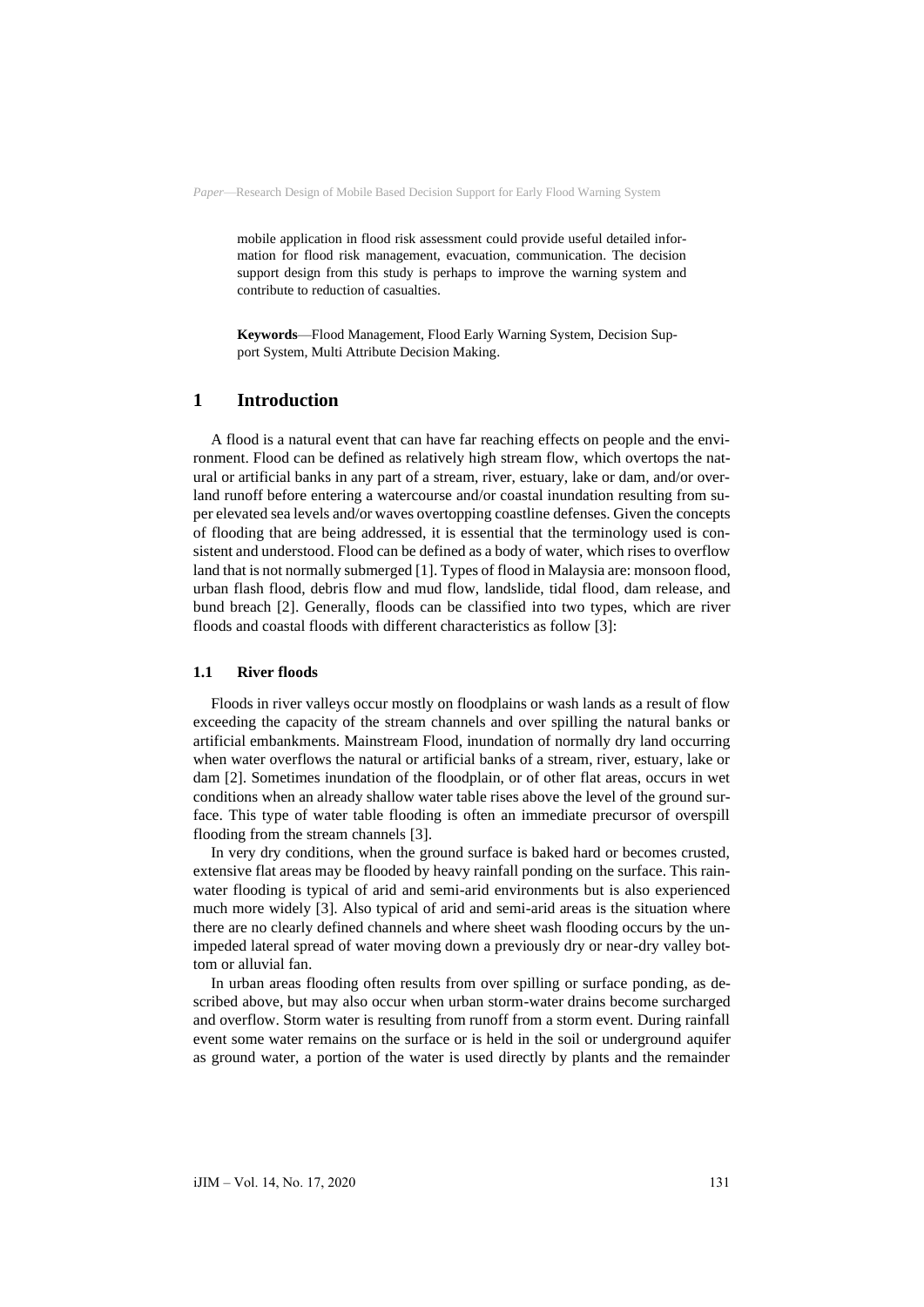flows over the surface. This overland flow is called storm water. Local Overland Flood where inundation by local runoff rather than over bank discharge from a stream, river, estuary, lake or dam.

### **1.2 Coastal flood**

Floods in low-lying coastal areas, including estuaries and deltas, involve the inundation of land by brackish or saline water. Brackish-water floods result when river water overspills embankments in coastal reaches as flow into the sea is impeded by high-tide conditions. Overspill is exacerbated when high-tide levels are increased above normal by storm-surge conditions or when large freshwater flood flows are moving down an estuary [3]. Direct inundation by saline water floods may occur when exceptionally large wind-generated waves are driven into semi-enclosed bays during severe storm or storm-surge conditions, or when so-called 'tidal waves', generated by tectonic activity, move into shallow coastal waters.

## **2 Issues in Flood Management**

Generally, a flood is caused by a combination of heavy rainfall causing river or coastal to over flow from their banks, and can happen at any time of the year. Most river floods result directly or indirectly from climatologically events such as excessively heavy and/or excessively prolonged rainfall. In cold-winter areas, where snowfall accumulates, substantial flooding usually occurs during the period of snowmelt and ice melt in spring and early summer, particularly when melt rates are high. River floods may also result when landslides fall directly into upstream lakes or reservoirs causing a sudden rise in water level, which overspills the outlet or dam. Coastal areas are also at risk from sea flooding, where coastal floods are usually caused by a combination of high tides and the elevated sea level and large waves associated with storm surges, which result from severe cyclonic weather systems and low atmospheric pressure.

Incidences of floods in urban areas are on the rise. This is because in new townships, the total impervious areas are very high since the housing developers only have to comply to an open space of 10%; the developers normally go for maximum built up areas to maximize land use. With respect to catchment runoff, an increase in area imperviousness from zero to 40% would cut the time to peak discharge by about 50% and increase the discharge magnitude by about 90% [23]. Before urbanization, rainwater is intercepted by the vegetation, infiltrates into the ground and takes time to travel to the river, but now it is quickly collected from the roofs and other paved grounds and canalized efficiently to public drains, which in turn rapidly brings it to the nearest river. Although floods are natural phenomena, the effects of rainfall resulting in excess water running into streams and rivers, uncontrolled development activities in watersheds and along river corridors and high sea level areas can increase the severity of floods. The high rate of sedimentation in the rivers can also lead to serious flooding.

The annual costs incurred by the Malaysian Government in flood disaster preparedness, rescue and relief operations, and post-flood rehabilitation of victims and public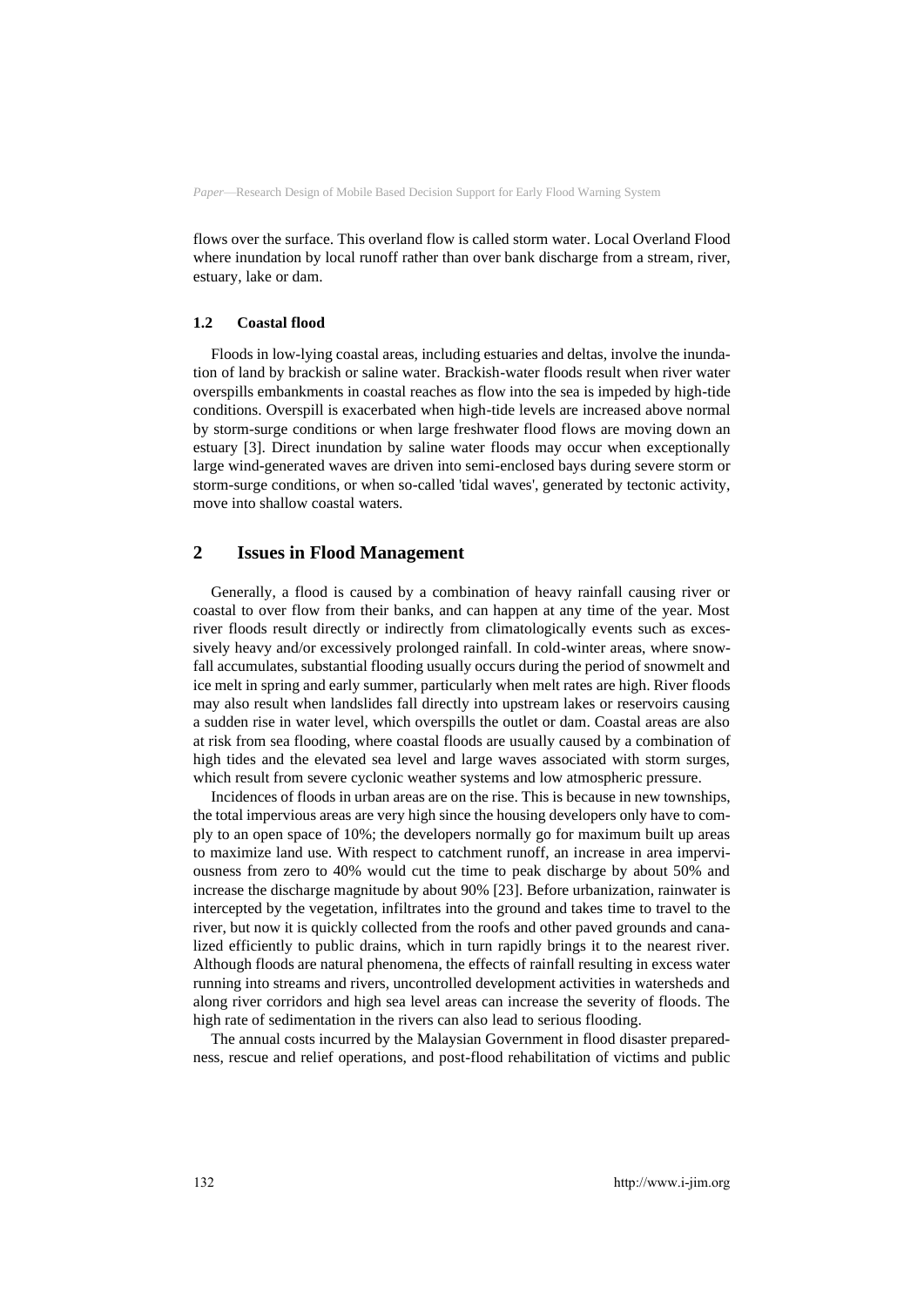utilities are substantial. While loss of life due to flooding in the peninsular is not as severe as in Bangladesh or elsewhere in the world, it is nevertheless significant. Flood damages are based on crudely estimated damage to crops and livestock, public structures and properties, and interrupted activities and rescue and relief. The damage figures shown are substantial and would be much higher if damage to private properties were included. The potential flood damage in large urban centre such as Kuala Lumpur can be high. As a result, the Government of Malaysia has designated the government department notably the Department of Irrigation and Drainage as well as agencies to execute strategic decisions to reduce the impact and negative effect of floods.

In our proposed work, we outlined three research questions as follows: (1) What are the criteria to prepare a flood hazard/risk map in Malaysia? (2) How to measure flood risk and map indexing for a specific area in Malaysia? (3) What are the requirements dimensions for Mobile Decision Support for Early Flood Warning System in Malaysia?

## **3 Flood Early Warning System**

One of the remedial measures that have been carried out is the development of the flood warning system where the information system plays the major role to get the information from all the stations situated along the river bank, process the information and channel the information to the appropriate authority for further immediate response. Although the system is very reliable in transmitting flood information, but have generally little effect in reducing the problem. However, it is now understood that it is neither possible nor desirable to control floods completely. A geographic information system (GIS) is thus being increasingly recognized as the most effective approach to flood disaster management. It is for this reason that, the research on flood warning system utilizing GIS has been executed. This GIS will be integrated with mathematical modelling in the collection and processing of data and the development of applications that monitor and create a proper awareness of likely flood disasters and their impact. The changing trends and advancement of GIS technologies and mathematical modelling have enabled their application in a large number of scientific and technological resources and skills developments to reduce flood disasters. These developments include their real-time applications in suitable early warning systems, preparedness and overall flood disaster management. The system emphasizes the estimation of flood plain as an aspect of flood disaster management, which was generally neglected in previous management plans in Malaysia. Expected flood inundation maps are then produced to form the basis of advance warnings of impending floods well before they actually occur.

In the last few years, a large number of projects aimed at the development of stronger and "smarter" flood protection systems have been initiated around the world. All of them aim to solve flood control problems, and several by developing Flood Early Warning Systems (FEWS). Existing EWSs are mostly localized, custom-designed and using local computer resources. State-of-the-art flood early warning systems use meteorological data, water levels and remote satellite monitoring data (optionally) as input sources [4-7]. However, in Malaysia the concept of FEWS is still new and there is a need to develop a better decision support system for the government agency and disseminate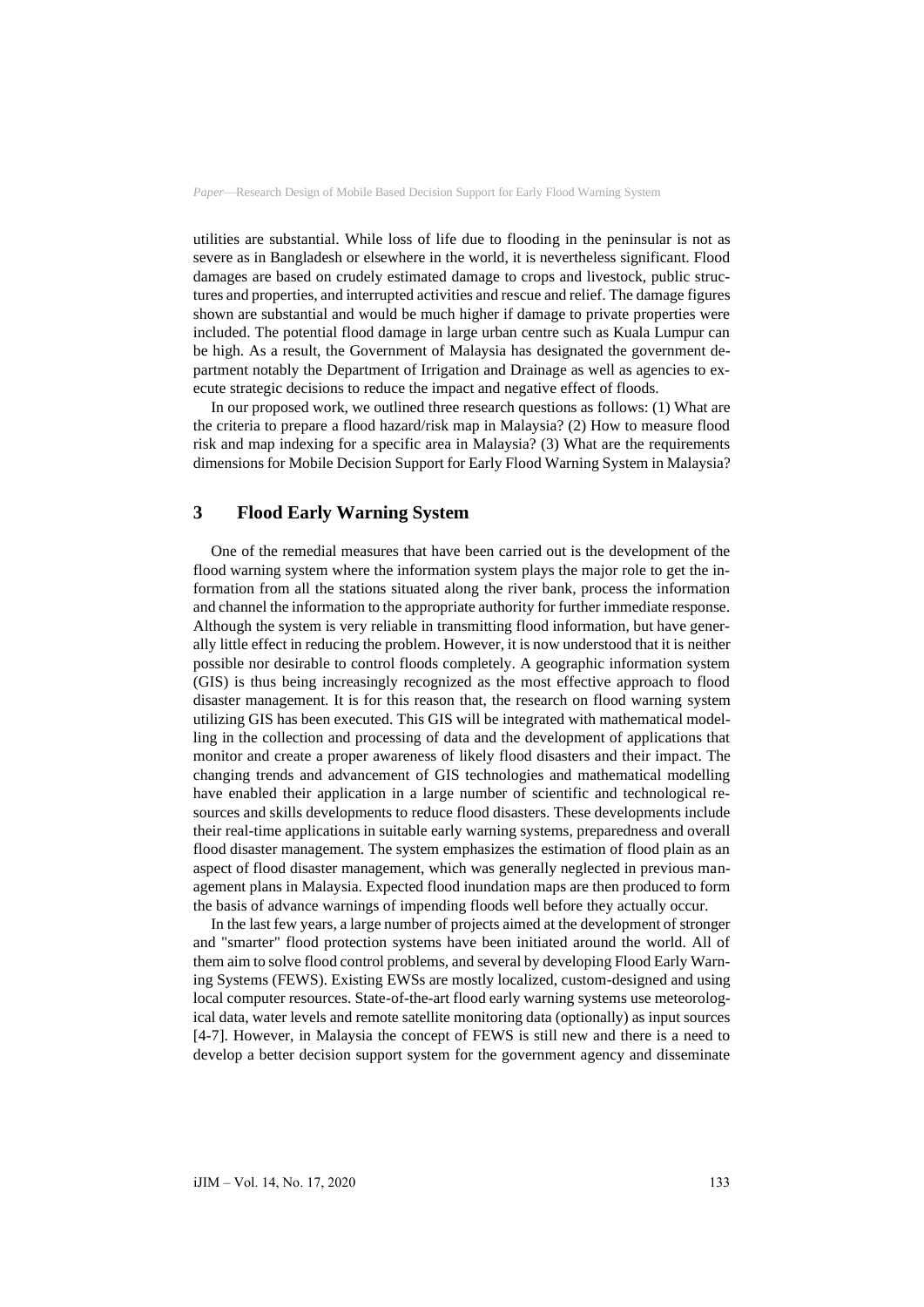the result to affected community in real time. This mission critical activity is vital in order to minimize the loss particularly in East Coast State in Malaysia during the monsoon season.

## **4 Decision Support System**

Historically, DSS research began in the 1960s where the emphasis of the researches was more on conceptual aspects of decision making [8]. Later, a more refined decision support framework was developed which incorporated categories of management activities and descriptions of decision type [9]. These include management activities such as strategic planning, management control and operational control. The proposed framework is a combination of Antony's management activities and Simon's Model explanation of decision types, which comprises structured, unstructured and semi-structured. DSS usually being develop to solve Multi Attribute Decision Making (MADM) problem [10-12]. Example of MADM problem includes project selection, contractor selection, supplier selection, consultant selection, etc. [14-18]. According to [13], MADM problem involves the selection of the 'best' alternative from a pool of preselected alternatives described in terms of their criteria.

### **5 Mobile Decision Support System for FEWS**

Recent growth and advances in mobile computing and communication have revolutionized the way we live and access information. Today we are able to receive and process a vast amount of real-time data and situational information on mobile devices in a manner that has not been witnessed previously. Mobile devices in general are portable devices that are able to communicate with each other using wireless networks, Internet, or other protocols [19]. They can be classified into different categories. Among these categories, smart-phones, PDAs and tablets are the most widely used devices to support mobile decision sup-port systems as well as being greatly popular with general users [20]. Smart phones enable the use of the Internet on the move and have introduced new perspectives on the use of mobile devices. Although traditional DSS is often accommodated by desktop computers, [20] predicted that the blooming of mobile technology and mobile devices would bring a lot more opportunities for DSS. One of the main benefits that mobile technology offers to decision support systems is the ability to retrieve real-time information anywhere, anytime [21]. Mobile DSS provides a ubiquitous working environment in situations that require high mobility.

Research in Mobile DSS is growing since the introduction of smartphones such as Android and IOS device. However, limited study has been performed for FEWS using mobile device for the client side. Therefore, a location-based software is desirable to help the community combating the flood issue. Hence, we intend to conduct a requirement analysis in order to develop a framework for location-based decision support for FEWS in Malaysia.

Figure 1 illustrates and example of risk mapping system in Japan [22]. This conceptual model of decision support has the potential to be deployed in a server. However,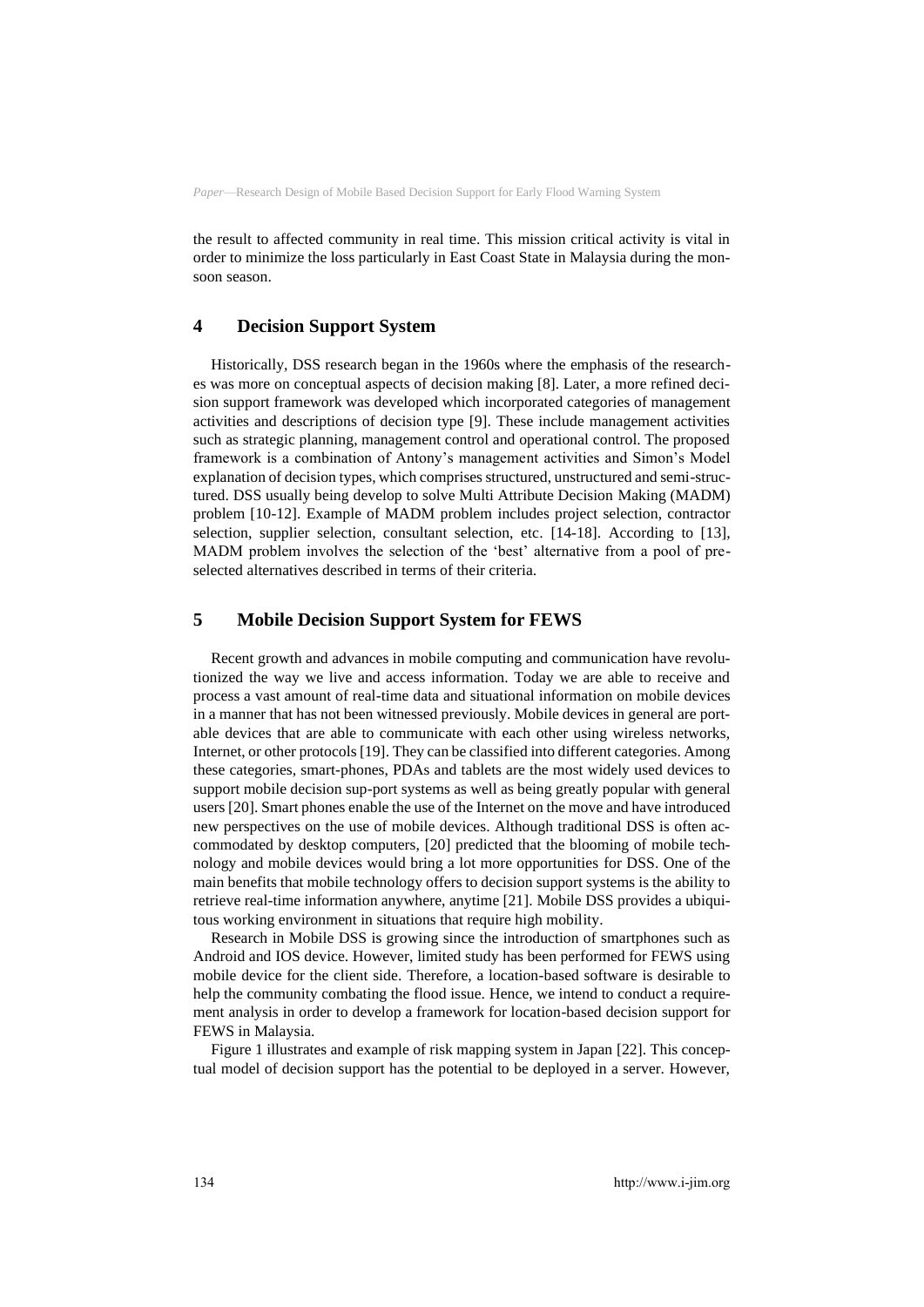the information needs to distributed to the community in order to minimize the losses. For example, in Malaysia, the information regarding the risk and mapping of each sector can be disseminate through mobile device which is similar to location-based application such as Waze, Google Maps, Navigator, etc.



**Fig. 1.** Conceptual Model of Flood Risk and Mapping [22]

## **6 Research Methodology for Mobile Based Decision Support System**

The proposed research phases are as follows:

### **Phase 1: Awareness of the problem**

The first phase research starts with the awareness of the problems. The literature review is the only activities in this phase. The output at this stage is the critical review of FEWS, and adaptive Requirement Engineering.

#### **Phase 2: Mobile based FEWS requirement analysis and design**

The second phase of the research concerns on the design aspect of mobile based FEWS. It involves a case study of requirement analysis which will perform an in-depth investigation of system requirements in terms of the ecosystem, user, technology and process modelling in flood monitoring for river Basin in Kelantan and Kubang Pasu in Kedah. Data collection techniques will involve documental analysis, interviews and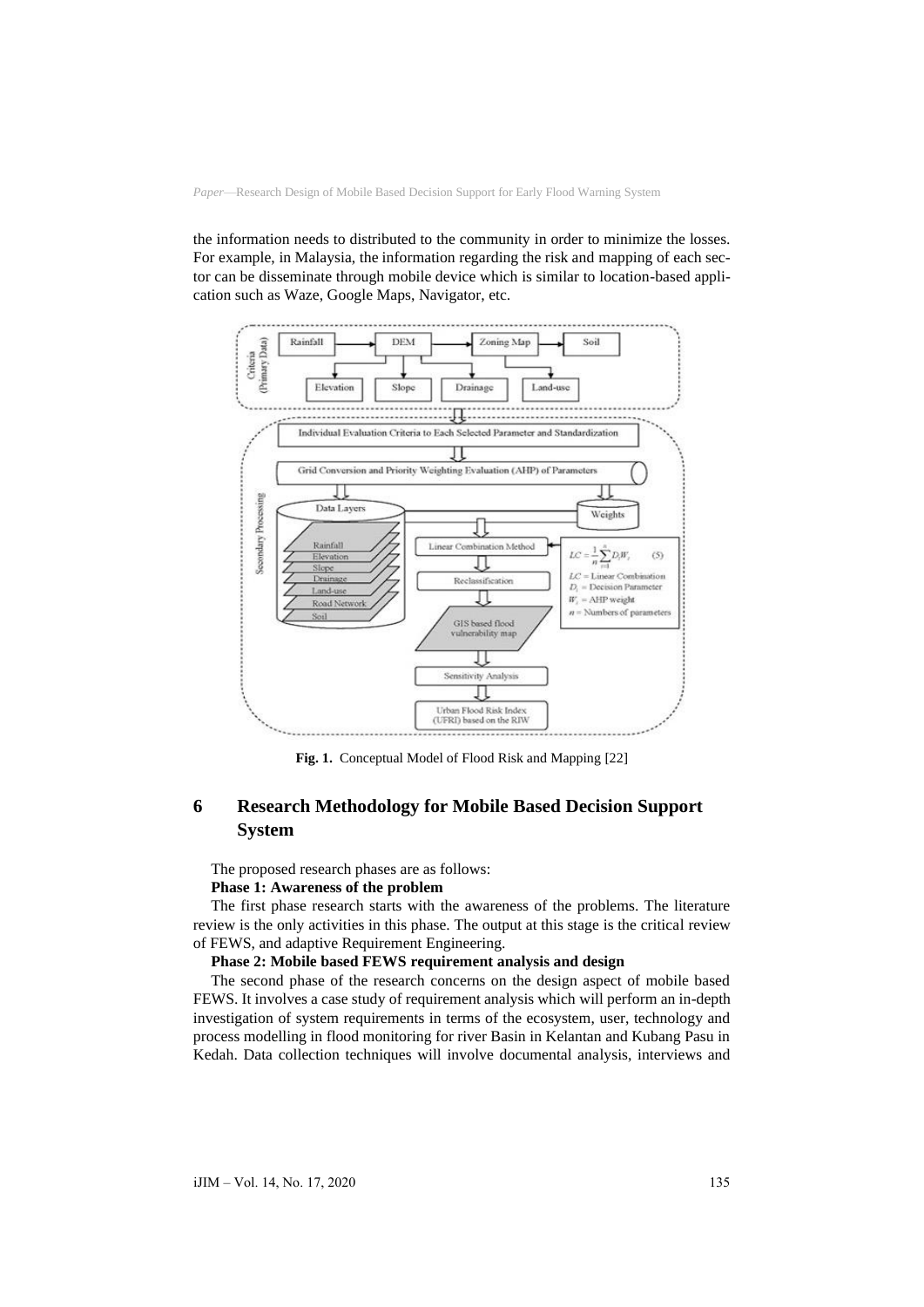focus group discussion with experts from related government agencies. The case study will be used to justify the tentative architectural design for mobile based FEWS using Goal Requirement Analysis, computation of risk using Fuzzy TOPSIS and data mining, and mapping risks to locality on mobile application and its communication elements.

### **Phase 3: The validation of mobile based FEWS**

The model will be tested and validate through case study to demonstrate the proposed approach. A tentative architectural design of mobile based decision support FEWS will be presented. Each sector or block will be associated with a risk value (that was previously been calculated based on Fuzzy TOPSIS and data mining) on the server side and they will be shared with user maps on the client side (mobile device).

#### **Phase 4: Deliverable and conclusions**

This is the final phase of the research where it will conclude and summarize the findings. Deliverables of this phase is the revised software specification of for mobile based decision support FEWS. Thus, this will directly address the main research aim.



**Fig. 2.** Research Phases for Mobile based FEWS

## **7 Discussion and Conclusion**

The annual costs incurred by the Malaysian Government in flood disaster preparedness, rescue and relief operations, and post-flood rehabilitation of victims and public utilities are substantial. While loss of life due to flooding in the peninsular is not as severe as in Bangladesh or elsewhere in the world, it is nevertheless significant. Flood damages are based on crudely estimated damage to crops and livestock, public structures and properties, and interrupted activities and rescue and relief. The damage figures shown are substantial and would be much higher if damage to private properties were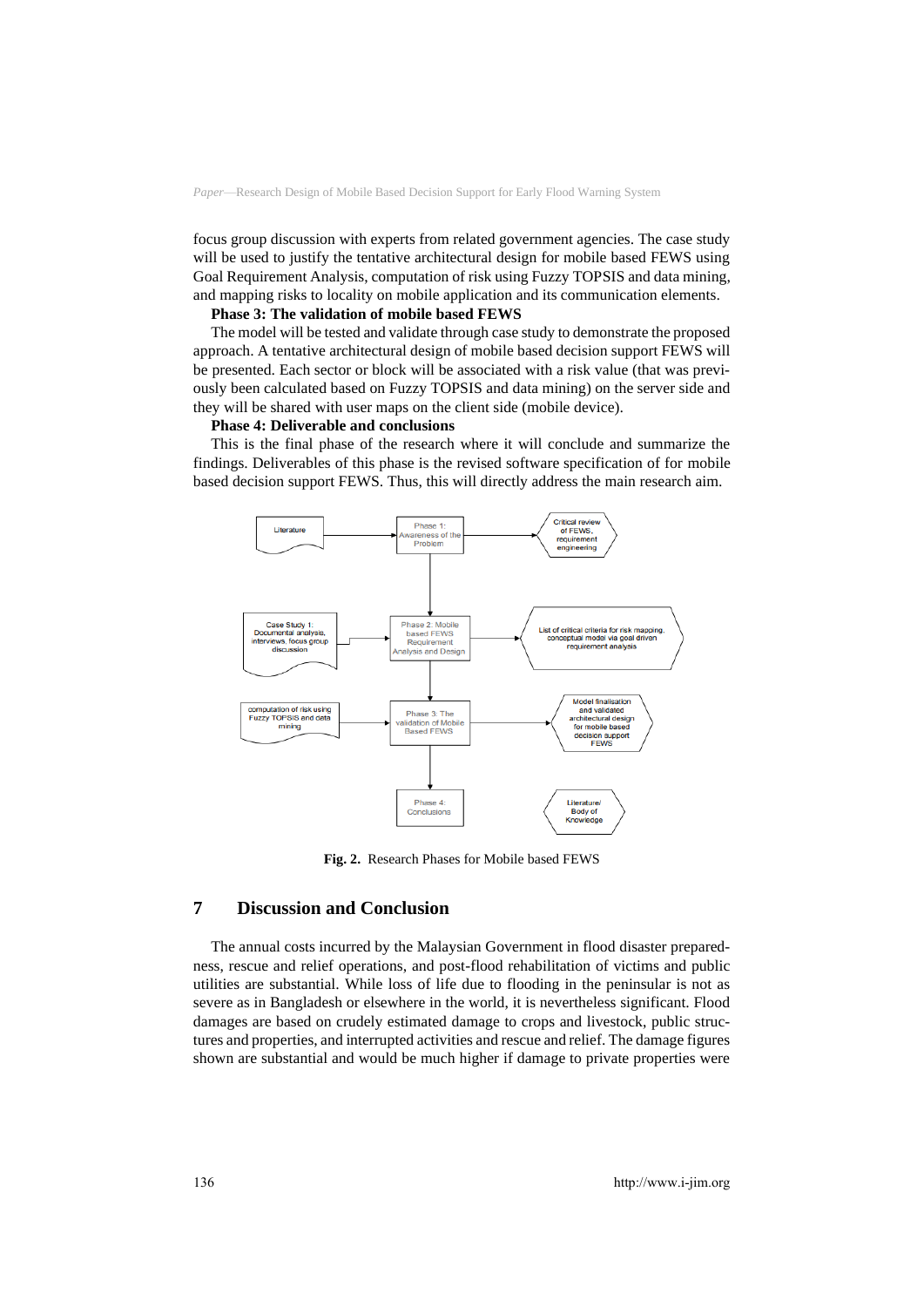included. The potential flood damage in large urban centre such as Kuala Lumpur can be high [23]. As a result, the Government of Malaysia has designated the government department notably the Department of Irrigation and Drainage as well as agencies to execute strategic decisions to reduce the impact and negative effect of floods.

One of the remedial measures that have been carried out is the development of the flood warning system where the Information System plays the major role to get the information from all the stations situated along the river bank, process the information and channel the information to the appropriate authority for further immediate response. Decision Support System is a type of Information System that support decision making and it has been applied to a wide range of applications [24-26]. DSS has the potential to support flood warning system with the combination of other technology such as GIS,

A GIS is recognized as the most effective approach to flood disaster management. It is for this reason that, the research on flood warning system utilizing GIS has been executed. This GIS will be integrated with mathematical modelling in the collection and processing of data and the development of applications that monitor and create a proper awareness of likely flood disasters and their impact. The changing trends and advancement of GIS technologies and mathematical modelling have enabled their application in a large number of scientific and technological resources and skills developments to reduce flood disasters. These developments include their real-time applications in suitable early warning systems, preparedness and overall flood disaster management. The system emphasizes the estimation of flood plain as an aspect of flood disaster management. Expected flood inundation maps are then produced to form the basis of advance warnings of impending floods well before they actually occur.

In this paper, we have outlined our research approach to developed mobile based FEWS in Malaysia. Our future works will consist of document analysis, semi-structured interviews, system development, experimentation and usability evaluation.

### **8 References**

- [1] Chow, V.T., Maidment, D., and Mays, L. W., (1988). Applied Hydrology. McGraw Hill.
- [2] Izumi, T., Matsuura, S., Mohd Yusof, A.F., Razak, K.A., Moriguchi, S., Kure, S., Jamal, M.H., Motoyama, E., Supar, L.M. (2019). Disaster Risk Report by IRIDeS, Japan; Universiti Teknologi Malaysia; Selangor Disaster Management Unit, Selangor State Government, Malaysia
- [3] Smith, K., R. and Ward, 1998. Floods: Physical processes and human impacts. John Wiley and Sons, Chichester, UK.
- [4] Bandon (2011) Official website Bandon Flood Early Warning System [http://www.bandon](http://www.bandonfloodwarning.ie/)[floodwarning.ie/](http://www.bandonfloodwarning.ie/)
- [5] FEWS NET by USGS (2008[\) http://international.usgs.gov/projects/prjfewsnet.htm](http://international.usgs.gov/projects/prjfewsnet.htm)
- [6] Flash (2010) "Flash Flood Early Warning System Reference Guide". University Corporation for Atmospheric Researc[h http://www.meted.ucar.edu/hazwarnsys/haz\\_fflood.php](http://www.meted.ucar.edu/hazwarnsys/haz_fflood.php)
- [7] Delft-FEWS (2009) Hydrological forecasting and warning system, [http://www.del](http://www.deltares.nl/en/software/479962/delft-fews)[tares.nl/en/software/479962/delft-fews](http://www.deltares.nl/en/software/479962/delft-fews)
- [8] Simon, H. A. (1960). The Ford distinguished lectures: Vol. 3. The new science of management decision. Harper & Brothers.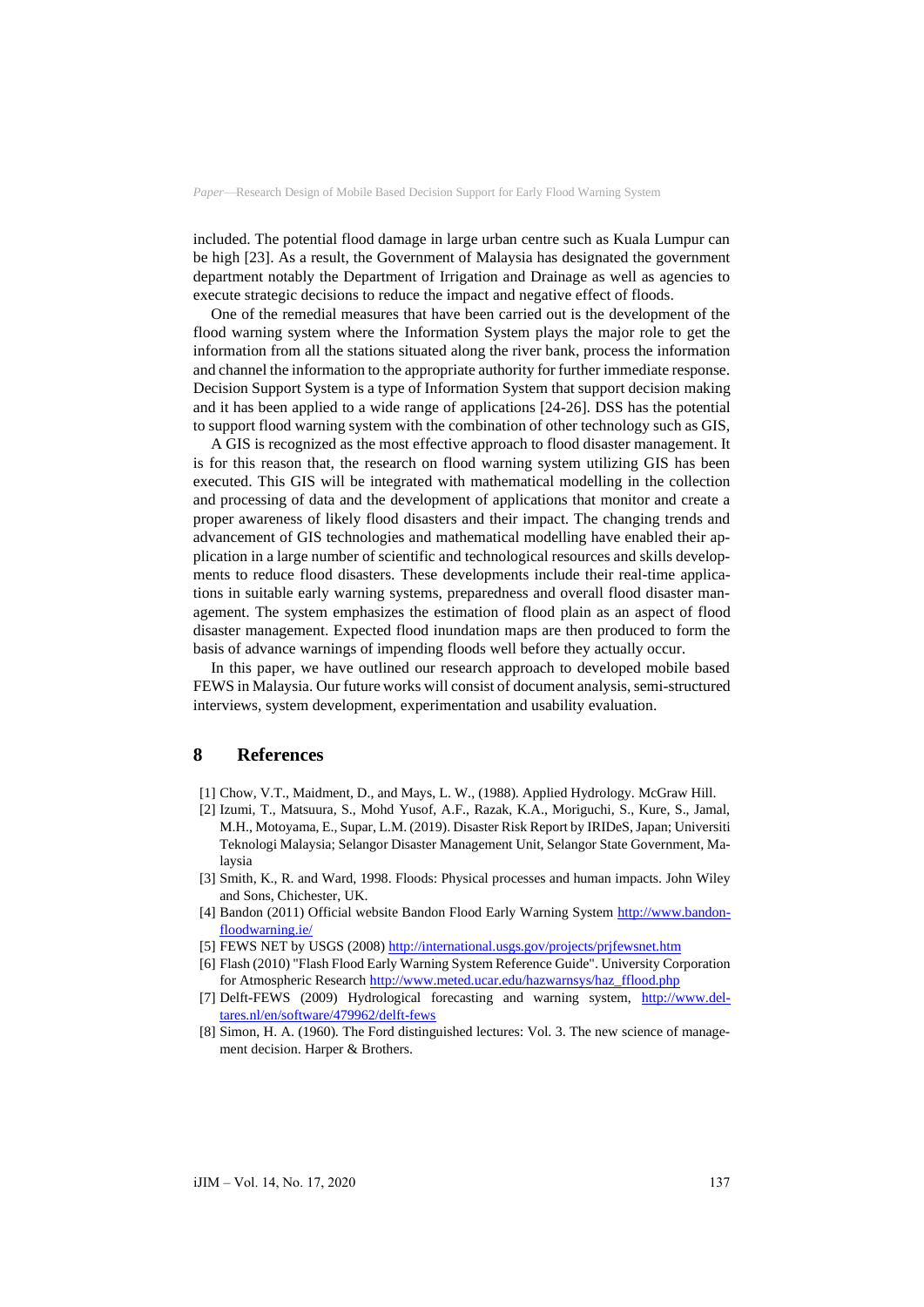- [9] Kirs, P., Sanders, G., Cerveny, R., & Robey, D. (1989). An Experimental Validation of the Gorry and Scott Morton Framework. MIS Quarterly, 13(2), 183-197. [https://doi.org/10.](https://doi.org/10.2307/248926) [2307/248926](https://doi.org/10.2307/248926)
- [10] Thakur, D. (2020). Anthony's Framework for Understanding MIS. [http://ecomputer](http://ecomputernotes.com/mis/information-and-system-concepts/anthonysframework)[notes.com/mis/information-and-system-concepts/anthonysframework](http://ecomputernotes.com/mis/information-and-system-concepts/anthonysframework)
- [11] Omar, M.F., Nawi, M.N.M., Nursal, A.T. (2014). Decision support framework: A review study of building information modelling software selection in construction project management. Advances in Environmental Biology, 8 (22), pp. 54-57
- [12] Nursal, A.T., Omar, M.F., Nawi, M.N.M. (2015). Decision support evaluation for building information modeling software selection. Jurnal Teknologi, 75 (9), pp. 117- 12[2.https://doi.org/10.11113/jt.v75.5245](https://doi.org/10.11113/jt.v75.5245)
- [13] Lu, J., Zhang (2007). Multi-objective Group Decision Making: Methods Software and Applications with Fuzzy Set Techniques. London, UK, Imperial Colleage Press.
- [14] Nursal, A.T., Omar, M.F., Nawi, M.N.M. (2015). The design of topsis4BIM decision support for building information modeling software selection. Jurnal Teknologi, 77 (5), pp. 1- 7. <https://doi.org/10.11113/jt.v77.6106>
- [15] Maram, V., Sultan, S.J., Omar, M.F.B., Bommisetty, V.N.R. (2019). Selection of software in manufacturing operations using analytic hierarchy process. AIP Conference Proceedings. <https://doi.org/10.1063/1.5121095>
- [16] Sahamir, S.R., Zakaria, R., Omar, M.F., Shakri, M.R., Chughtai, M.W., Mustafar, M., Rooshdi, R.R.R.M. (2019). Energy Efficiency Criteria for Planning and Design of Green Hospital Buildings Rating System. IOP Conference Series: Materials Science and Engineering, 620 (1)[. https://doi.org/10.1088/1757-899x/620/1/012082](https://doi.org/10.1088/1757-899x/620/1/012082)
- [17] Omar, M.F.B., Trigunarsyah, B., Wong, J. (2018). Two-envelope system for consultant selection using Weighted Sum Model. International Journal of Engineering and Technology (UAE), 7 (4), pp. 121-125. <https://doi.org/10.14419/ijet.v7i4.27.22498>
- [18] Omar, M.F., Nursal, A.T., Nawi, M.N.M. (2018). Vendor selection in Industrialised Building System (IBS) with topsis under fuzzy environment. Malaysian Construction Research Journal, 3 (Special Issue 1), pp. 163-177.
- [19] Burstein, F., Brezillon, P., Zaslavsky, A. (2011). Introducing context into decision support on the move. In (eds) F. Burstein, P. Brézillon, & A. Zaslavsky (Eds.), Supporting real-time decision-making: The role of context in decision support on the move (pp. XXXIII-XXXIX). New York: Springer. <https://doi.org/10.1007/978-1-4419-7406-8>
- [20] Turban, E., Aronson, J., & Liang, T. (2005). Decision Support Systems and Intelligent Systems. 7th Edition. Prentice Hall
- [21] Omar, M.F., Trigunarsyah, B., & Wong, J.K.W (2011). Sustainable Infrastructure Project Planning: Progress in Contemporary Decision Support Tools. In Rethinking Sustainable Development: Urban Management, Engineering, and Design. IGI Global, Hershey PA, USA. <https://doi.org/10.4018/978-1-61692-022-7.ch018>
- [22] Ouma, Y.O.; Tateishi, R. (2014) Urban Flood Vulnerability and Risk Mapping Using Integrated Multi-Parametric AHP and GIS: Methodological Overview and Case Study Assessment. Water 2014, 6, 1515–1545. <https://doi.org/10.3390/w6061515>
- [23] Ashaari, M.A.M. (2008). Flood Problem at Junction Kg. Sentang: It causes and the Engineering Solutions. Dissertation, Universiti Teknologi Petronas.
- [24] Omar, M.F., Mahathir, N. H., Nawi, M.N.M, Zulhumadi, F. (2019). Prototype development and pre-commercialization strategies for mobile based property analytics. International Journal of Interactive Mobile Technologies (iJIM), 13 (10), pp 198-204. [https://doi.org/10.3991/](https://doi.org/10.3991/ijim.v13i10.11309) [ijim.v13i10.11309](https://doi.org/10.3991/ijim.v13i10.11309)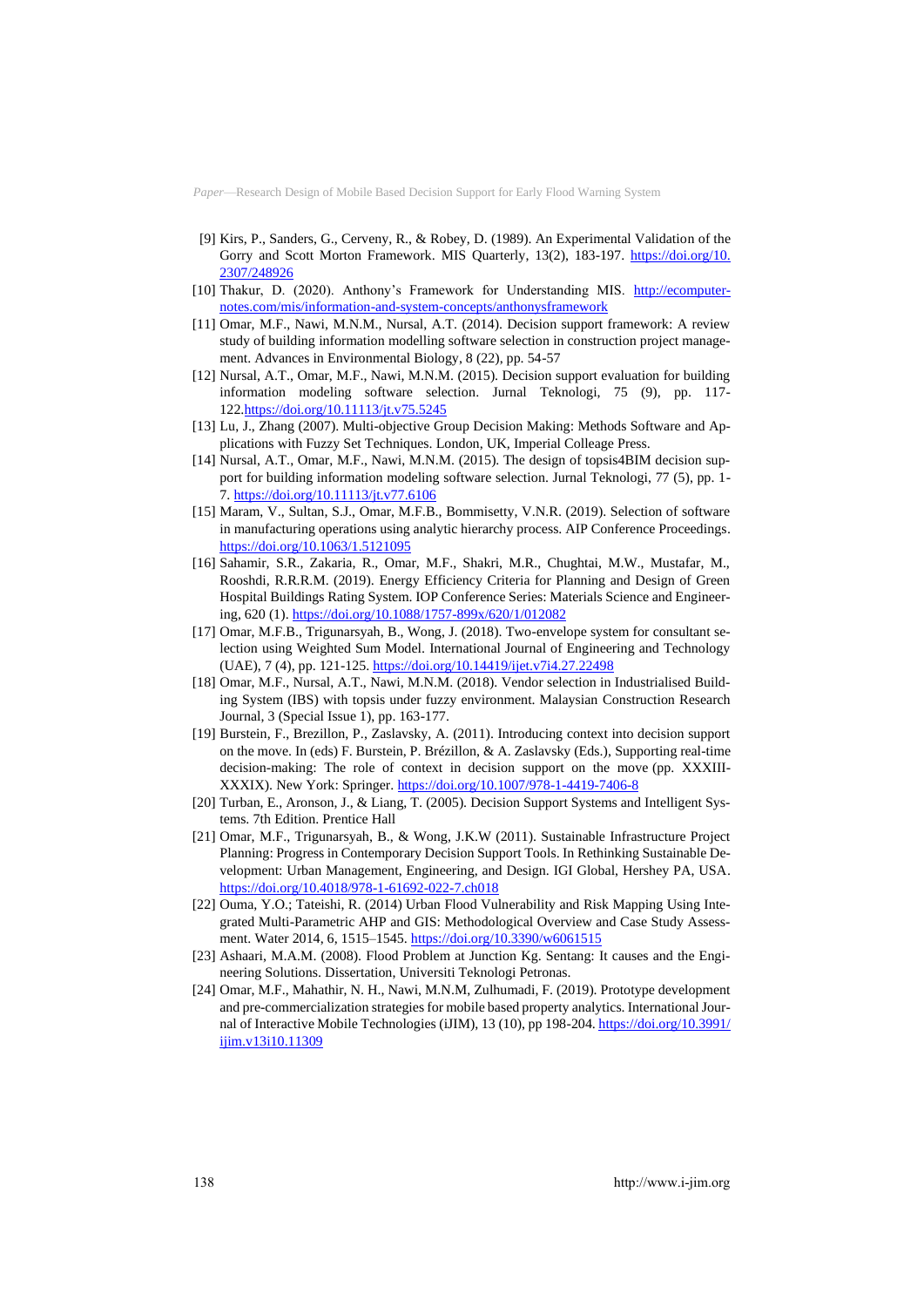- [25] Effendy, F. (2020). Mobile Based Decision Support System of Supplier Evaluation. International Journal of Interactive Mobile Technologies (iJIM), 14 (04), pp 61-73. <https://doi.org/10.3991/ijim.v14i04.11371>
- [26] Omar, M.F., Roshidi, S.R.A., Jamil, J.M., Kamal, F.M., Nawi, M.N.M., Radzuan, K. (2019). Towards designing tools for universities' R&D performance measurement on Mobile Platform. International Journal of Interactive Mobile Technologies (iJIM), 13 (04), pp 178-187. <https://doi.org/10.3991/ijim.v13i04.10547>

## **9 Authors**

**Mohd Faizal Omar** is a senior lecturer at Universiti Utara Malaysia and received his PhD from Science and Engineering Faculty, Queensland University of Technology, Brisbane, Australia. His research work mainly focus on developing analytical tool by using Artificial Intelligence and Operation Research; to wide area of applications such as R&D performance measurement, built environment, manufacturing, business management, etc. In addition, Faizal is currently attached with School of Quantitative Sciences and Center for Testing, Measurement and Appraisal (CeTMA) as a Research Fellow. Email: [faizal\\_omar@uum.edu.my](faizal_omar@uum.edu.my)

**Mohd Nasrun Mohd Nawi** specializes in the area of integrated design and construction management. He holds a PhD the field of Construction Project Management from the University of Salford, UK. As an academician and a fully qualified Building Surveyor, he has been active in research and consultation works relating to the areas of Industrialised (offsite) and Modern Method of Construction, Integrated Design Delivery Solution (i.e. Integrated Project Delivery, Lean Construction, Building Information Modelling), Sustainable (green) Construction, Life cycle costing & Value Management, Building Performance (i.e. Energy Management and Audit) and Management of Technology. Besides being involved actively in various academic activities, he is also an active author with various publications especially in the area of Construction and Technology Management. Email: <nasrun@uum.edu.my>

**Jastini Mohd Jamil** is a senior lecturer and researcher in Data Mining at School of Quantitative Sciences, Universiti Utara Malaysia. She received his Ph.D in Data Mining from University of Bradford in 2012. Her doctoral thesis work (Partial Least Squares Structural Equation Modelling with Incomplete Data: An Investigation of the impact of statistical and computational imputation methods) used models drawn from customer index satisfaction domains using structural equation modeling to compare statistical imputation methods and computational imputation methods. She also holds a Master of Computer Sciences with focused on data mining, rough sets and neural networks from Universiti Teknologi Malaysia, and a Bachelor degree in Information Technology (networking) with honours from Universiti Utara Malaysia. Her research interests are solving problems in diverse area using data mining, decision support system and statistical techniques. Her other interests include structural equation modeling, partial least squares, neural networks, rough sets, data pre-processing, handling missing data and forecasting. Email: [jastini@uum.edu.my](mailto:jastini@uum.edu.my)

**Ani Munirah Mohamad** is a senior lecturer at the School of Law, and research fellow at Center for Testing, Measurement and Appraisal (CeTMA), Universiti Utara